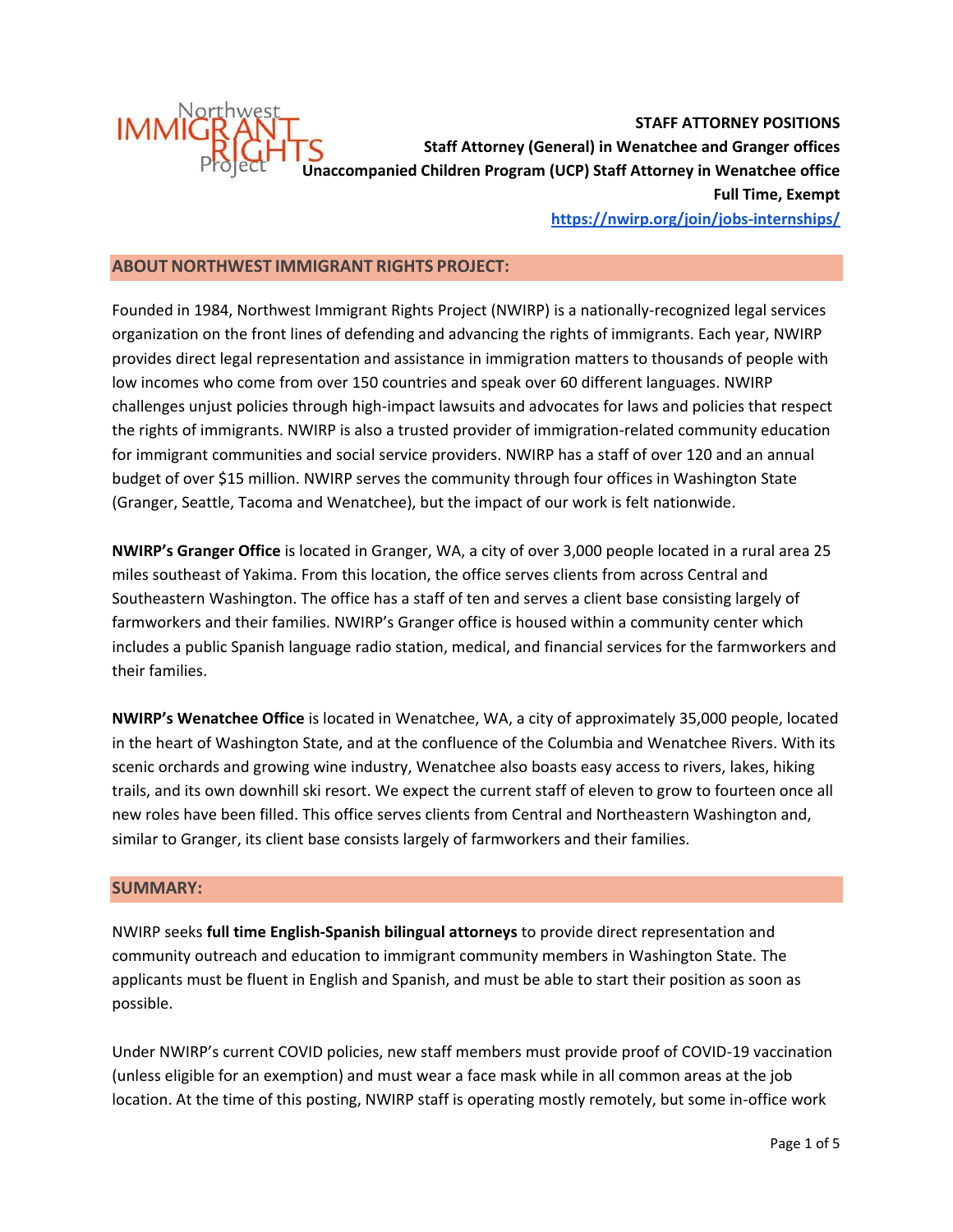will be expected of these positions. Once current pandemic restrictions are lifted, the positions are anticipated to be eligible for a choice of hybrid or in-person work models. A minimum two-year commitment to the positions is preferred.

# Staff Attorney (General)

NWIRP is looking for **English-Spanish bilingual staff attorneys** to be placed in NWIRP's Granger and Wenatchee offices. Additional languages spoken are a plus.

As a staff attorney, you will provide direct representation, individual consultations, and community outreach and education to immigrant community members seeking immigration protections before U.S. Citizenship and Immigration Services (USCIS) and the immigration courts. The staff attorney may also be assigned work relating to other immigration matters, including cases of people in immigration detention.

This position is expected to travel to immigration courts in Seattle or Tacoma and USCIS offices in Seattle, Spokane or Yakima in Washington State (and occasionally in Portland, Oregon). A valid driver's license will be required in order to meet these expectations. The position may involve evening and weekend work hours.

# Unaccompanied Children Program (UCP)

NWIRP is looking for an **English**- **Spanish bilingual staff attorney** to be placed in NWIRP's Wenatchee office.

As an attorney in the Unaccompanied Children Program, you will provide direct representation, individual consultations, and community outreach and education to unaccompanied children and youth facing removal (deportation) proceedings. You will also assist children and youth to apply for various forms of immigration protection, including Special Immigrant Juvenile Status (SIJS), asylum, selfpetitions under VAWA, U visas, T visas, and adjustment of status before USCIS. Children and youth attorneys also handle Washington State court proceedings related to a child or youth's eligibility for SIJS. The staff attorney may also be assigned work relating to other immigration matters, including cases of people in immigration detention.

This position is expected to travel to the immigration court in Seattle (and occasionally in Tacoma), and state courts in specific counties across WA State. A valid driver's license will be required in order to meet these expectations. The position may involve evening and weekend work hours.

# **BENEFITS AND COMPENSATION:**

Beginning annual salary for licensed attorneys with no prior experience is \$70,509.05 and is higher for attorneys with specific types of experience. For example, for someone with 10 years of qualifying experience the annual salary would be \$91,560; 20 years = \$107,448.39.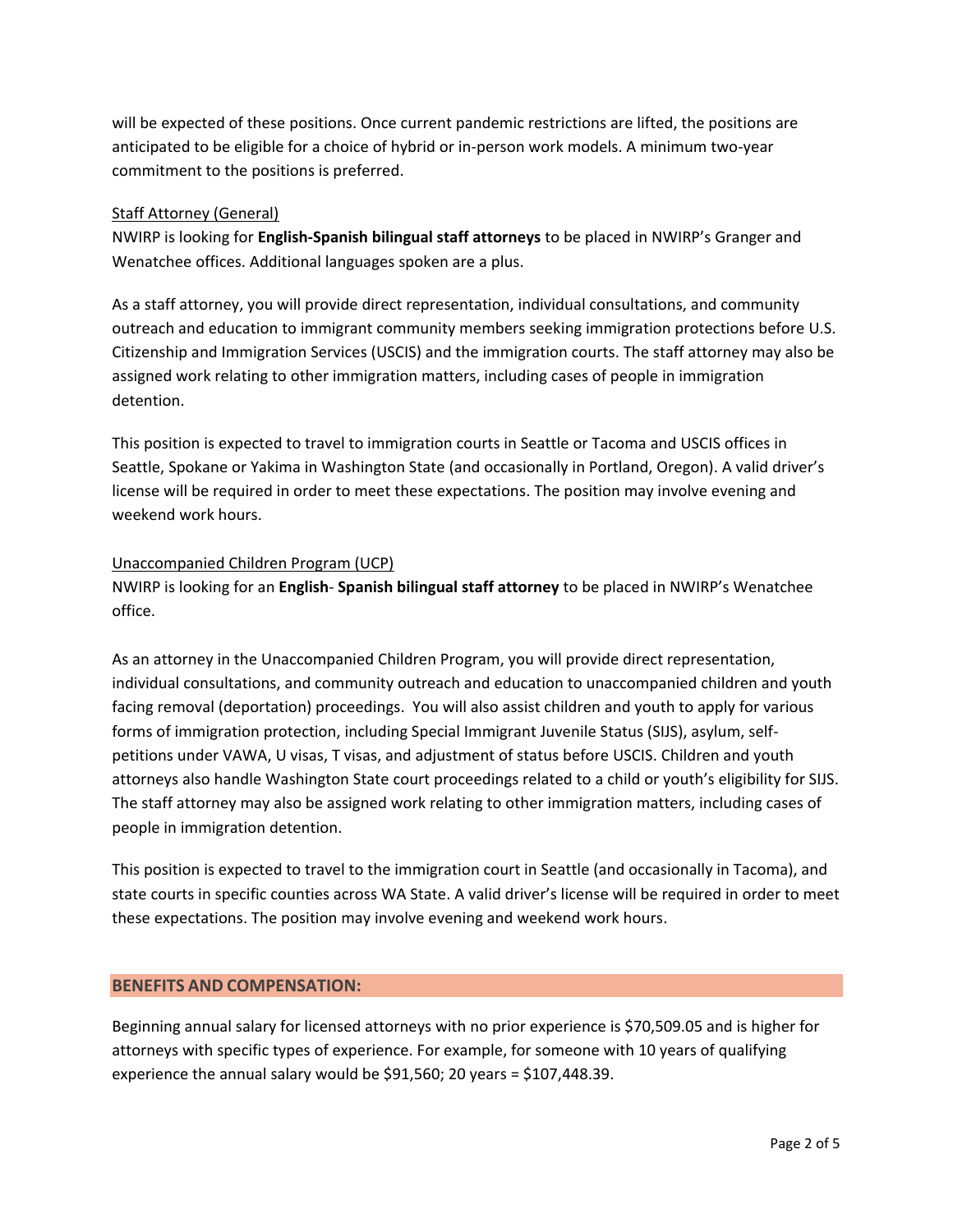NWIRP is proud to be a unionized employer and this full time position is covered by NWIRP's Collective Bargaining Agreement. NWIRP offers a generous benefits package, including:

- Fully paid health, vision & dental plans for employee level coverage with employer-funded HRA and HSA options
- FSA and Dependent Care accounts
- Employer contribution of 3% of salary to 403(b) retirement plan
- Generous paid health-related leave and vacation (16 days during your first year)
- 12 weeks of paid parental leave after 6 months of employment, plus the ability to extend with state paid leave
- 14 paid Holidays with the ability to float 5 holidays
- Subsidized transit pass if based out of Seattle
- Employer-paid disability/life/AD&D coverage; Long-term care insurance
- 4 weeks of paid sabbatical after every five years of employment at NWIRP
- Eligibility to earn compensatory time

### **COMMITMENT TO INCLUSIVITY, EQUITY AND REPRESENTATION:**

Northwest Immigrant Rights Project is an equal opportunity employer committed to having a diverse staff, board, and volunteer base reflective of the communities we serve and that enhances our ability to create a vibrant environment where all members of the NWIRP community thrive. We strongly encourage applications from individuals who identify as Black, Indigenous, People of Color (BIPOC), immigrants (including people who were formerly detained, undocumented, or who have navigated the immigration legal system), women, people with disabilities, members of the LGBTQ+ community, and individuals with diverse cultural backgrounds and language abilities.

NWIRP is committed to providing a work environment free from discrimination and harassment. NWIRP does not discriminate on the basis of class, race, color, sex, marital status, sexual orientation, gender identity, veteran status, political ideology, age, creed, religion, ancestry, national origin, or the presence of any sensory, mental, or physical disability. Excepting any undue hardship, NWIRP will provide reasonable accommodations upon request for candidates taking part in all aspects of the selection process. Please contac[t HR@nwirp.org.](mailto:HR@nwirp.org)

#### **RESPONSIBILITIES:**

All staff attorneys are expected to:

- Provide direct representation to individuals in removal proceedings before the Immigration Court, on appeal to the Board of Immigration Appeals or before the federal courts, and before the Department of Homeland Security;
- Provide direct representation to persons submitting affirmative applications with USCIS and the Department of State;
- Conduct intakes, by phone and in person, and interview clients to gather or clarify information;
- Conduct case analysis to determine eligibility for immigration protections/status under the immigration laws;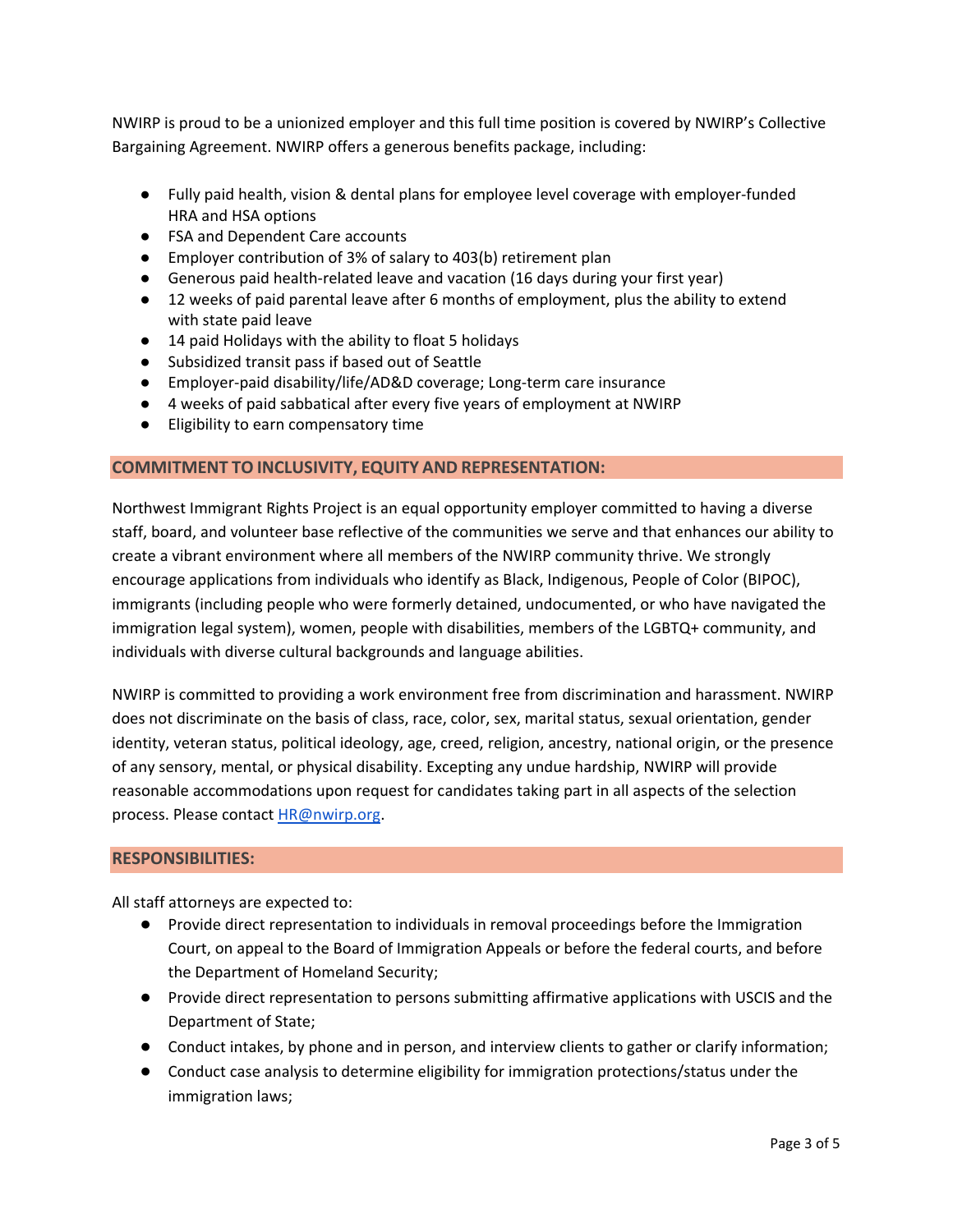- Maintain a working knowledge of significant policies, laws, practices, and trends in immigration law, particularly as it impacts low-income immigrants and those impacted by the criminal justice system;
- Establish, organize, and maintain files up to date;
- Perform administrative tasks related to grant reporting such as timekeeping, submitting timesheets, tracking trainings and other duties in a timely manner;
- Participate in NWIRP's outreach, community education, and development efforts; and
- Perform other tasks and responsibilities assigned by supervisory staff depending upon NWIRP's needs.

# Specific to Unaccompanied Children Program (UCP)

● Provide direct representation to persons in state court proceedings, as needed (specific to children and youth work).

**Physical demands**: While performing the duties of this job, the employee is regularly required to sit, stand and walk; use hands to finger, handle, or feel; reach with hands and arms; talk and hear; utilize a phone, computer, keyboard, pen and paper. Occasional work on night and weekend hours. Travel may be required. Travel reimbursements apply.

**Emotional demands**: While performing the duties of this job, the employee is regularly required to discuss topics including, but not limited, to discrimination; child abuse, neglect, abandonment; domestic abuse; violence, and psychological trauma. Working in a detention center environment (especially for LOP).

# **SKILLS ANDQUALIFICATIONS:**

- Law degree;
- Admission to practice of law in a U.S. state (but will consider law graduates taking the July 2022 Bar in Washington State); for UCP position, admission to practice (or ability to waive in) in Washington State would be required).
- Demonstrated commitment to advancing and defending the rights of immigrants and willingness to support NWIRP's [mission, vision and values;](https://www.nwirp.org/about/mission/#:~:text=Mission%20Statement,systemic%20advocacy%2C%20and%20community%20education.)
- Fluent in English **and Spanish** (additional languages are encouraged);
- Familiarity working with interpreters;
- Demonstrated interest in advocating for youth (previous work experience working with children and youth is preferred, if applying for a UCP position);
- Prior experience working with survivors of domestic violence or sexual assault is preferred;
- Commitment to creating a welcoming and professional inclusive environment for staff and clients;
- Excellent written and oral communication skills, and ability to organize information in a clear and concise manner, including strong problem solving, research, and analytical skills;
- Previous work with remote legal assistance, preferred;